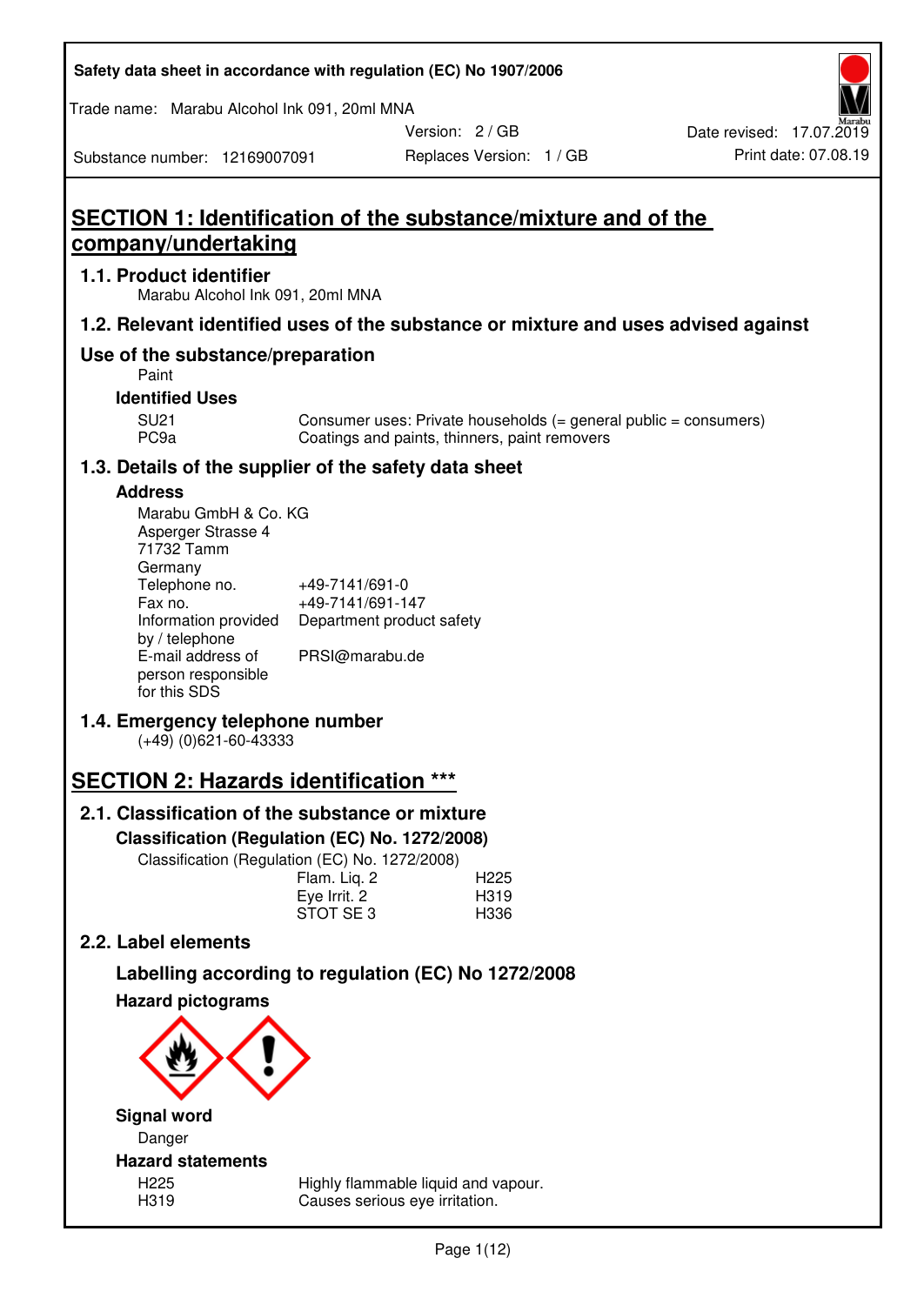| Safety data sheet in accordance with regulation (EC) No 1907/2006 |                                                       |                 |                          |                          |                                                                                 |
|-------------------------------------------------------------------|-------------------------------------------------------|-----------------|--------------------------|--------------------------|---------------------------------------------------------------------------------|
| Trade name: Marabu Alcohol Ink 091, 20ml MNA                      |                                                       |                 |                          |                          |                                                                                 |
|                                                                   |                                                       | Version: 2 / GB |                          |                          | Date revised: 17.07.2019                                                        |
| Substance number: 12169007091                                     |                                                       |                 |                          | Replaces Version: 1 / GB | Print date: 07.08.19                                                            |
| H336                                                              | May cause drowsiness or dizziness.                    |                 |                          |                          |                                                                                 |
| Precautionary statements ***                                      |                                                       |                 |                          |                          |                                                                                 |
| P <sub>101</sub>                                                  |                                                       |                 |                          |                          | If medical advice is needed, have product container or label at hand.           |
| P102                                                              | Keep out of reach of children.                        |                 |                          |                          |                                                                                 |
| P210                                                              |                                                       |                 |                          |                          | Keep away from heat, hot surfaces, sparks, open flames and other ignition       |
|                                                                   | sources. No smoking.                                  |                 |                          |                          |                                                                                 |
| P264.1                                                            | Wash hands thoroughly after handling.                 |                 |                          |                          |                                                                                 |
| P271                                                              | Use only outdoors or in a well-ventilated area.       |                 |                          |                          |                                                                                 |
| P280                                                              |                                                       |                 |                          |                          | Wear protective gloves/protective clothing/eye protection/face protection.      |
| P305+P351+P338                                                    | lenses, if present and easy to do. Continue rinsing.  |                 |                          |                          | IF IN EYES: Rinse cautiously with water for several minutes. Remove contact     |
| P405                                                              | Store locked up.                                      |                 |                          |                          |                                                                                 |
| P501.9                                                            | Dispose of contents/container as problematic waste.   |                 |                          |                          |                                                                                 |
|                                                                   |                                                       |                 |                          |                          | Hazardous component(s) to be indicated on label (Regulation (EC) No. 1272/2008) |
| contains                                                          | Acetone; Propan-2-ol                                  |                 |                          |                          |                                                                                 |
| <b>Supplemental information</b>                                   |                                                       |                 |                          |                          |                                                                                 |
| <b>EUH066</b>                                                     | Repeated exposure may cause skin dryness or cracking. |                 |                          |                          |                                                                                 |
| 2.3. Other hazards<br>No special hazards have to be mentioned.    |                                                       |                 |                          |                          |                                                                                 |
| <b>SECTION 3: Composition/information on ingredients</b>          |                                                       |                 |                          |                          |                                                                                 |
| 3.2. Mixtures                                                     |                                                       |                 |                          |                          |                                                                                 |
| <b>Hazardous ingredients</b>                                      |                                                       |                 |                          |                          |                                                                                 |
|                                                                   |                                                       |                 |                          |                          |                                                                                 |
| Propan-2-ol<br>CAS No.                                            | 67-63-0                                               |                 |                          |                          |                                                                                 |
| EINECS no.                                                        | 200-661-7                                             |                 |                          |                          |                                                                                 |
| Registration no.                                                  | 01-2119457558-25                                      |                 |                          |                          |                                                                                 |
| Concentration                                                     | 50<br>$>=$                                            |                 | $\,<\,$                  | 100                      | $\%$                                                                            |
|                                                                   |                                                       |                 |                          |                          |                                                                                 |
| Classification (Regulation (EC) No. 1272/2008)                    |                                                       |                 |                          |                          |                                                                                 |
|                                                                   | Flam. Liq. 2                                          |                 | H <sub>225</sub>         |                          |                                                                                 |
|                                                                   | Eye Irrit. 2                                          |                 | H319                     |                          |                                                                                 |
|                                                                   | STOT SE3                                              |                 | H336                     |                          |                                                                                 |
|                                                                   |                                                       |                 |                          |                          |                                                                                 |
| <b>Acetone</b>                                                    |                                                       |                 |                          |                          |                                                                                 |
| CAS No.<br>EINECS no.                                             | 67-64-1<br>200-662-2                                  |                 |                          |                          |                                                                                 |
|                                                                   | 01-2119471330-49                                      |                 |                          |                          |                                                                                 |
| Registration no.<br>Concentration                                 | 20<br>$>=$                                            |                 | $\overline{\phantom{0}}$ | 25                       | $\%$                                                                            |
|                                                                   |                                                       |                 |                          |                          |                                                                                 |
| Classification (Regulation (EC) No. 1272/2008)                    |                                                       |                 |                          |                          |                                                                                 |
|                                                                   | Flam. Liq. 2                                          |                 | H <sub>225</sub>         |                          |                                                                                 |
|                                                                   | Eye Irrit. 2                                          |                 | H319                     |                          |                                                                                 |
|                                                                   | STOT SE3                                              |                 | H336                     |                          |                                                                                 |
|                                                                   |                                                       |                 |                          |                          |                                                                                 |
| 2-(Propyloxy) ethanol                                             |                                                       |                 |                          |                          |                                                                                 |
| CAS No.                                                           | 2807-30-9                                             |                 |                          |                          |                                                                                 |
| EINECS no.                                                        | 220-548-6                                             |                 |                          |                          |                                                                                 |
| Concentration                                                     | $\mathbf{1}$<br>$>=$                                  |                 | $\prec$                  | 10                       | $\%$                                                                            |
| Classification (Regulation (EC) No. 1272/2008)                    |                                                       |                 |                          |                          |                                                                                 |
|                                                                   | Acute Tox. 4                                          |                 | H312                     |                          |                                                                                 |
|                                                                   | Eye Irrit. 2                                          |                 | H319                     |                          |                                                                                 |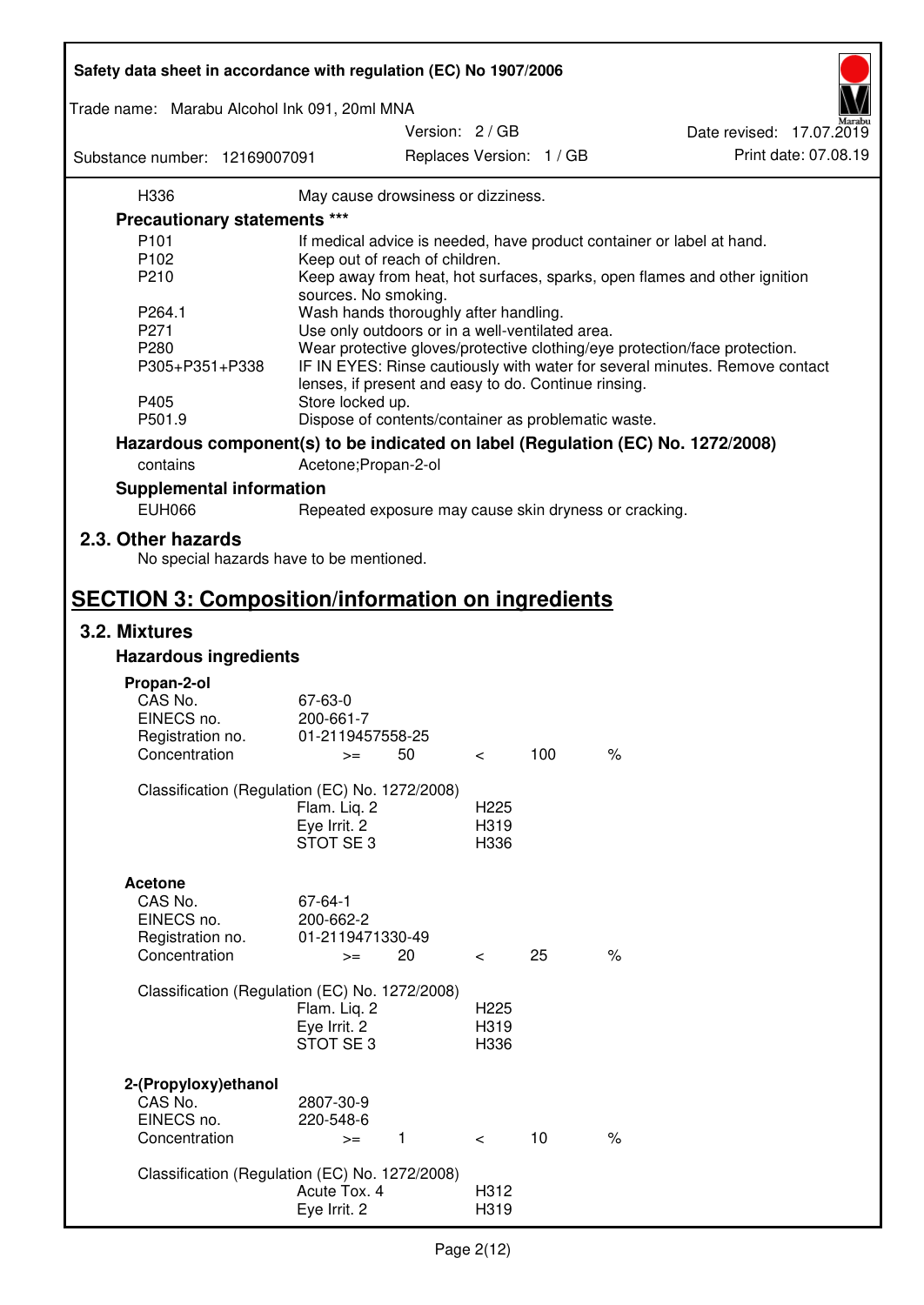Trade name: Marabu Alcohol Ink 091, 20ml MNA



Substance number: 12169007091

Replaces Version: 1 / GB Print date: 07.08.19

# **SECTION 4: First aid measures**

## **4.1. Description of first aid measures**

#### **General information**

In all cases of doubt, or when symptoms persist, seek medical attention. Never give anything by mouth to an unconscious person. If unconscious place in recovery position and seek medical advice.

#### **After inhalation**

Remove to fresh air, keep patient warm and at rest. If breathing is irregular or stopped, administer artificial respiration.

#### **After skin contact**

Remove contaminated clothing. Wash skin thoroughly with soap and water or use recognised skin cleanser. Do NOT use solvents or thinners.

#### **After eye contact**

Remove contact lenses, irrigate copiously with clean, fresh water, holding the eyelids apart for at least 10 minutes and seek immediate medical advice.

#### **After ingestion**

If accidentally swallowed rinse the mouth with plenty of water (only if the person is conscious) and obtain immediate medical attention. Keep at rest. Do NOT induce vomiting.

#### **4.2. Most important symptoms and effects, both acute and delayed**  Until now no symptoms known so far.

## **4.3. Indication of any immediate medical attention and special treatment needed**

#### **Hints for the physician / treatment**

Treat symptomatically

## **SECTION 5: Firefighting measures**

#### **5.1. Extinguishing media**

#### **Suitable extinguishing media**

Recommended: alcohol resistant foam, CO2, powders, water spray/mist, Not be used for safety reasons: water jet

#### **5.2. Special hazards arising from the substance or mixture**

In the event of fire the following can be released: Carbon monoxide (CO); Carbon dioxide (CO2); dense black smoke

## **5.3. Advice for firefighters**

#### **Special protective equipment for fire-fighting**

Cool closed containers exposed to fire with water. Do not allow run-off from fire fighting to enter drains or water courses.

## **SECTION 6: Accidental release measures**

#### **6.1. Personal precautions, protective equipment and emergency procedures**

Exclude sources of ignition and ventilate the area. Avoid breathing vapours. Refer to protective measures listed in Sections 7 and 8.

#### **6.2. Environmental precautions**

Do not allow to enter drains or waterways. If the product contaminates lakes, rivers or sewage, inform appropriate authorities in accordance with local regulations.

## **6.3. Methods and material for containment and cleaning up**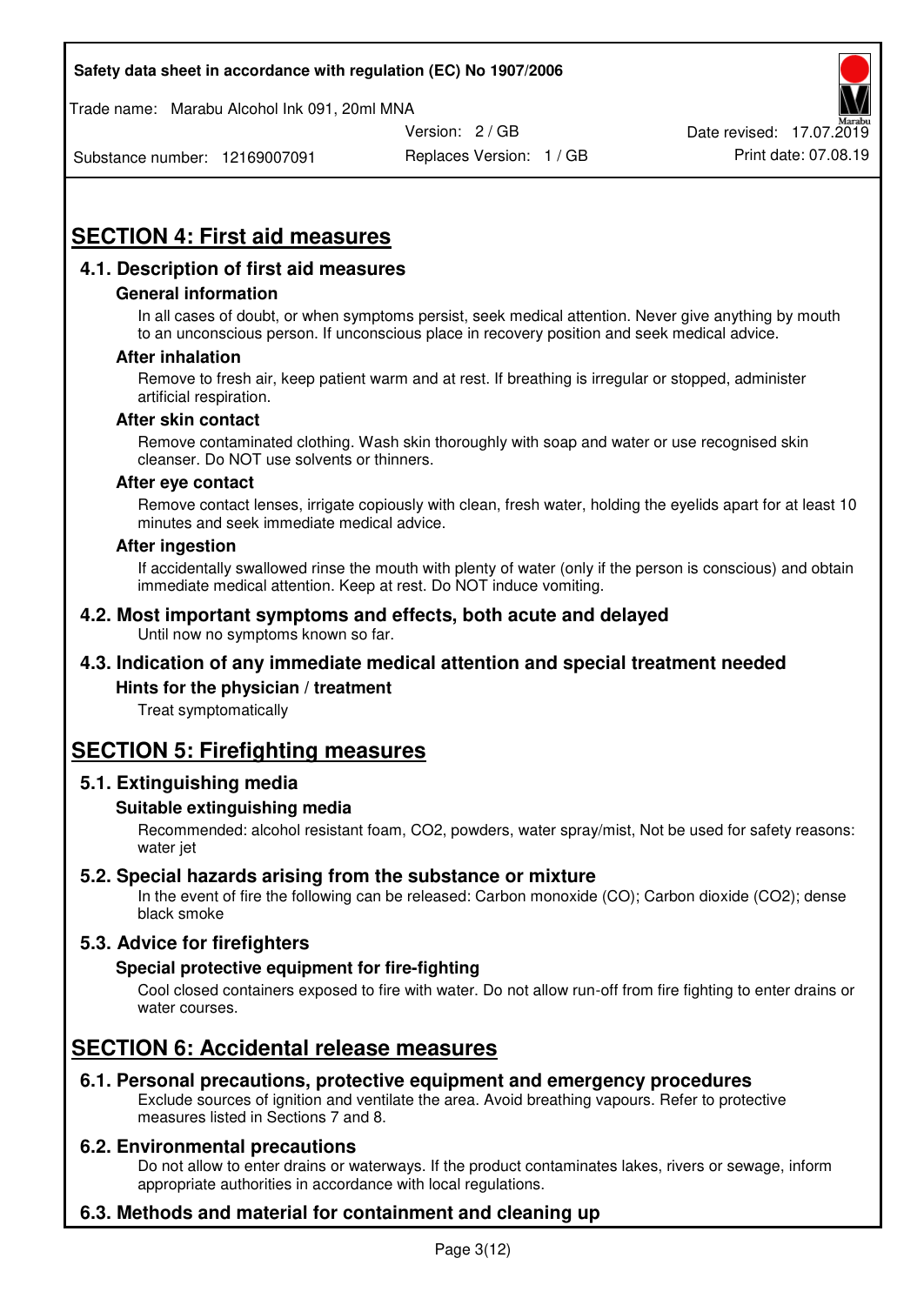Trade name: Marabu Alcohol Ink 091, 20ml MNA

Version: 2 / GB

Replaces Version: 1 / GB Print date: 07.08.19 Date revised: 17.07.2019

Substance number: 12169007091

Contain and collect spillage with non-combustible absorbent materials, e.g. sand, earth, vermiculite, diatomaceous earth and place in container for disposal according to local regulations (see section 13). Clean preferably with a detergent - avoid use of solvents.

## **6.4. Reference to other sections**

Information regarding Safe handling, see Section 7. Information regarding personal protective measures, see Section 8. Information regarding waste disposal, see Section 13.

# **SECTION 7: Handling and storage**

## **7.1. Precautions for safe handling**

#### **Advice on safe handling**

Prevent the creation of flammable or explosive concentrations of vapour in air and avoid vapour concentration higher than the occupational exposure limits. In addition, the product should only be used in areas from which all naked lights and other sources of ignition have been excluded. Electrical equipment should be protected to the appropriate standard. Mixture may charge electrostatically: always use earthing leads when transferring from one container to another. Operators should wear anti-static footwear and clothing and floors should be of the conducting type. Isolate from sources of heat, sparks and open flame. No sparking tools should be used. Avoid skin and eye contact. Avoid the inhalation of particulates and spray mist arising from the application of this mixture. Smoking, eating and drinking shall be prohibited in application area. For personal protection see Section 8. Never use pressure to empty: container is not a pressure vessel. Always keep in containers of same material as the original one. Comply with the health and safety at work laws. Do not allow to enter drains or water courses.

## **Advice on protection against fire and explosion**

Vapours are heavier than air and may spread along floors. Vapours may form explosive mixtures with air.

#### **Classification of fires / temperature class / Ignition group / Dust explosion class**

Classification of fires B (Combustible liquid substances)<br>Temperature class T2 Temperature class

## **7.2. Conditions for safe storage, including any incompatibilities**

#### **Requirements for storage rooms and vessels**

Electrical installations/working materials must comply with the local applied technological safety standards. Storage rooms in which filling operations take place must have a conducting floor. Store in accordance with national regulation

#### **Hints on storage assembly**

Store away from oxidising agents, from strongly alkaline and strongly acid materials.

#### **Further information on storage conditions**

Observe label precautions. Store between 15 and 30 °C in a dry, well ventilated place away from sources of heat and direct sunlight. Keep container tightly closed. Keep away from sources of ignition. No smoking. Prevent unauthorised access. Containers which are opened must be carefully resealed and kept upright to prevent leakage.

## **7.3. Specific end use(s)**

Paint

## **SECTION 8: Exposure controls/personal protection**

## **8.1. Control parameters**

## **Exposure limit values**

**Acetone** 

| List  | <b>EH40</b> |                   |     |        |
|-------|-------------|-------------------|-----|--------|
| Type  | WEL         |                   |     |        |
| Value | 1210        | mg/m <sup>3</sup> | 500 | ppm(V) |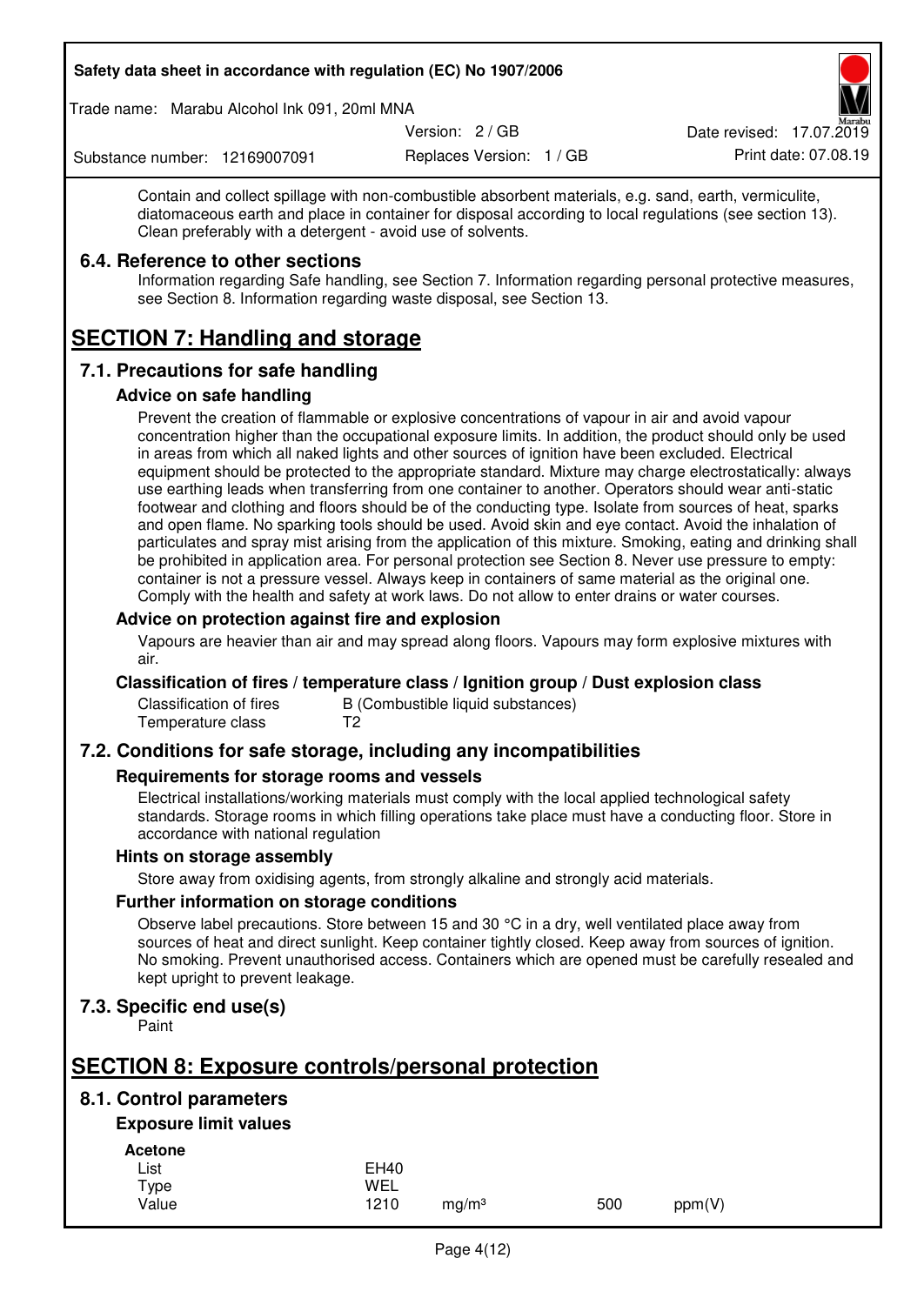| Safety data sheet in accordance with regulation (EC) No 1907/2006             |                                     |                                        |            |                   |                          |
|-------------------------------------------------------------------------------|-------------------------------------|----------------------------------------|------------|-------------------|--------------------------|
| Trade name: Marabu Alcohol Ink 091, 20ml MNA                                  |                                     |                                        |            |                   |                          |
|                                                                               |                                     | Version: 2/GB                          |            |                   | Date revised: 17.07.2019 |
| Substance number: 12169007091                                                 |                                     | Replaces Version: 1 / GB               |            |                   | Print date: 07.08.19     |
| Short term exposure limit<br><b>Status: 2011</b>                              | 3620                                | mg/m <sup>3</sup>                      | 1500       | ppm(V)            |                          |
| Propan-2-ol                                                                   |                                     |                                        |            |                   |                          |
| List                                                                          | EH40                                |                                        |            |                   |                          |
| <b>Type</b>                                                                   | <b>WEL</b>                          |                                        |            |                   |                          |
| Value<br>Short term exposure limit<br><b>Status: 2011</b>                     | 999<br>1250                         | mg/m <sup>3</sup><br>mg/m <sup>3</sup> | 400<br>500 | ppm(V)<br>ppm(V)  |                          |
| <b>Derived No/Minimal Effect Levels (DNEL/DMEL)</b>                           |                                     |                                        |            |                   |                          |
| Acetone                                                                       |                                     |                                        |            |                   |                          |
| Type of value<br>Reference group<br>Duration of exposure                      | Worker<br>Long term                 | Derived No Effect Level (DNEL)         |            |                   |                          |
| Route of exposure<br>Concentration                                            | dermal                              | 186                                    |            | mg/kg/d           |                          |
| Type of value<br>Reference group<br>Duration of exposure                      | Worker<br>Short term                | Derived No Effect Level (DNEL)         |            |                   |                          |
| Route of exposure<br>Concentration                                            | inhalative                          | 2420                                   |            | mg/m <sup>3</sup> |                          |
| Type of value<br>Reference group<br>Duration of exposure<br>Route of exposure | Worker<br>Long term<br>inhalative   | Derived No Effect Level (DNEL)         |            |                   |                          |
| Concentration                                                                 |                                     | 1210                                   |            | mg/m <sup>3</sup> |                          |
| Type of value<br>Reference group<br>Duration of exposure<br>Route of exposure | Consumer<br>Long term<br>oral       | Derived No Effect Level (DNEL)         |            |                   |                          |
| Concentration                                                                 |                                     | 62                                     |            | mg/kg/d           |                          |
| Type of value<br>Reference group<br>Duration of exposure                      | Consumer<br>Long term               | Derived No Effect Level (DNEL)         |            |                   |                          |
| Concentration                                                                 |                                     | 62                                     |            | mg/kg/d           |                          |
| Type of value<br>Reference group<br>Duration of exposure<br>Route of exposure | Consumer<br>Long term<br>inhalative | Derived No Effect Level (DNEL)         |            |                   |                          |
| Concentration                                                                 |                                     | 200                                    |            | mg/m <sup>3</sup> |                          |
| Propan-2-ol<br>Type of value<br>Reference group<br>Duration of exposure       | Worker<br>Long term                 | Derived No Effect Level (DNEL)         |            |                   |                          |
| Route of exposure                                                             | inhalative                          |                                        |            |                   |                          |
| Mode of action<br>Concentration                                               |                                     | Systemic effects<br>500                |            | mg/m <sup>3</sup> |                          |
| Type of value<br>Reference group<br>Duration of exposure                      | Worker<br>Long term                 | Derived No Effect Level (DNEL)         |            |                   |                          |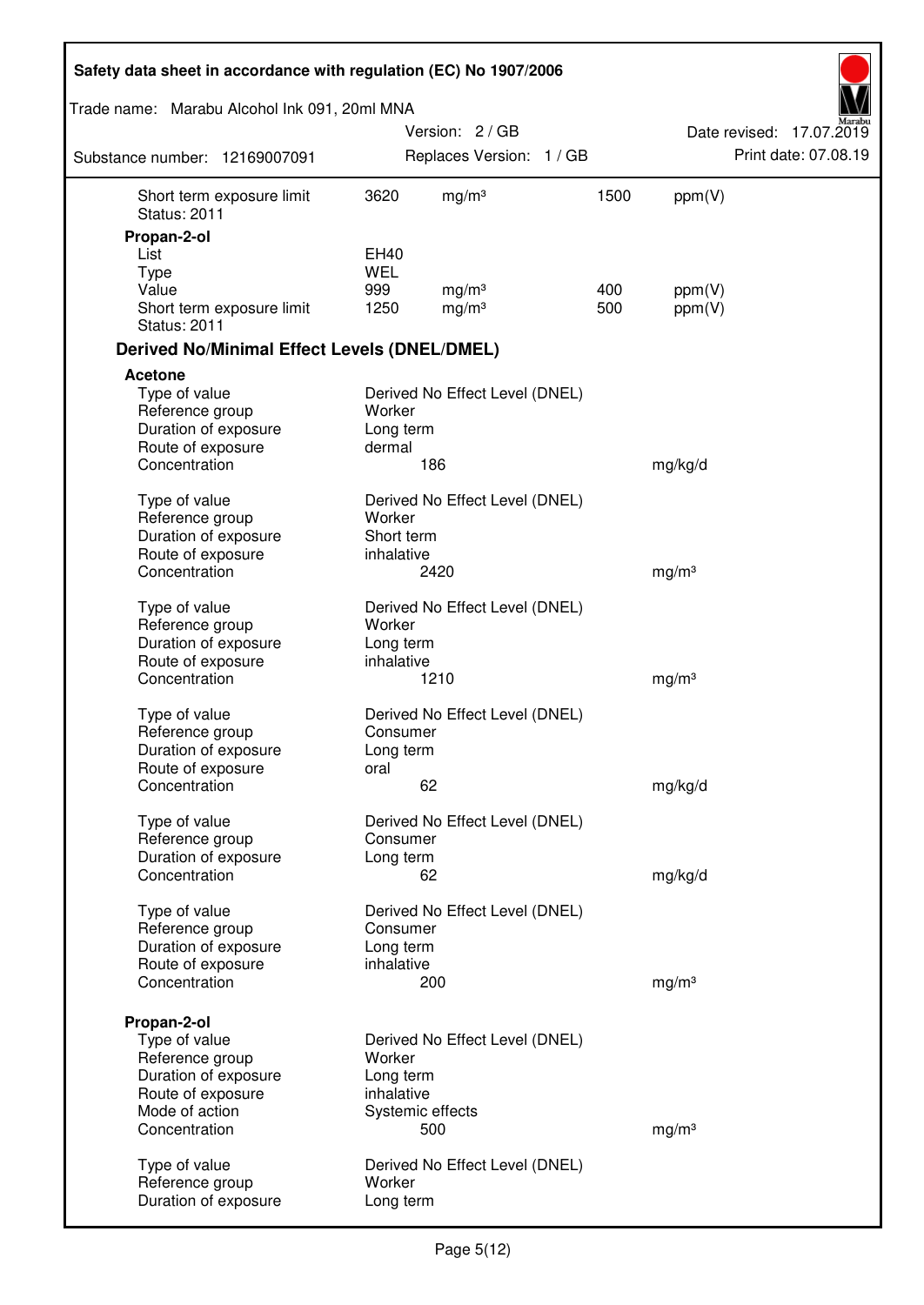Trade name: Marabu Alcohol Ink 091, 20ml MNA

Substance number: 12169007091

Version: 2 / GB Replaces Version: 1 / GB Print date: 07.08.19

Date revised: 17.07.2019

| Route of exposure                               | dermal                         |                   |
|-------------------------------------------------|--------------------------------|-------------------|
| Mode of action                                  | Systemic effects               |                   |
| Concentration                                   | 888                            | mg/kg/d           |
|                                                 |                                |                   |
| Type of value                                   | Derived No Effect Level (DNEL) |                   |
| Reference group                                 | <b>General Population</b>      |                   |
| Duration of exposure                            | Long term                      |                   |
|                                                 |                                |                   |
| Route of exposure                               | inhalative                     |                   |
| Mode of action                                  | Systemic effects               |                   |
| Concentration                                   | 89                             | mg/m <sup>3</sup> |
| Type of value                                   | Derived No Effect Level (DNEL) |                   |
| Reference group                                 |                                |                   |
|                                                 | General Population             |                   |
| Duration of exposure                            | Long term                      |                   |
| Route of exposure                               | dermal                         |                   |
| Mode of action                                  | Systemic effects               |                   |
| Concentration                                   | 319                            | mg/kg/d           |
|                                                 |                                |                   |
| Type of value                                   | Derived No Effect Level (DNEL) |                   |
| Reference group                                 | <b>General Population</b>      |                   |
| Duration of exposure                            | Long term                      |                   |
| Route of exposure                               | oral                           |                   |
| Mode of action                                  | Systemic effects               |                   |
| Concentration                                   | 26                             | mg/kg/d           |
|                                                 |                                |                   |
| <b>Predicted No Effect Concentration (PNEC)</b> |                                |                   |
| <b>Acetone</b>                                  |                                |                   |
| Type of value                                   | <b>PNEC</b>                    |                   |
| <b>Type</b>                                     | Freshwater                     |                   |
| Concentration                                   |                                |                   |
|                                                 | 10,6                           | mg/l              |
| Type of value                                   | <b>PNEC</b>                    |                   |
| <b>Type</b>                                     | Saltwater                      |                   |
| Concentration                                   | 1,06                           | mg/l              |
|                                                 |                                |                   |
| Type of value                                   | <b>PNEC</b>                    |                   |
| <b>Type</b>                                     | Water (intermittent release)   |                   |
| Concentration                                   | 21                             | mg/l              |
|                                                 |                                |                   |
| Type of value                                   | <b>PNEC</b>                    |                   |
| <b>Type</b>                                     | Freshwater sediment            |                   |
| Concentration                                   | 30,4                           | mg/kg             |
|                                                 |                                |                   |
| Type of value                                   | <b>PNEC</b>                    |                   |
| <b>Type</b>                                     | Marine sediment                |                   |
| Concentration                                   | 3,04                           | mg/kg             |
|                                                 | <b>PNEC</b>                    |                   |
| Type of value                                   |                                |                   |
| <b>Type</b>                                     | Soil                           |                   |
| Concentration                                   | 29,5                           | mg/kg             |
| Type of value                                   | <b>PNEC</b>                    |                   |
|                                                 | Sewage treatment plant (STP)   |                   |
| Type                                            |                                |                   |
| Concentration                                   | 100                            | mg/l              |
| Propan-2-ol                                     |                                |                   |
| Type of value                                   | <b>PNEC</b>                    |                   |
|                                                 |                                |                   |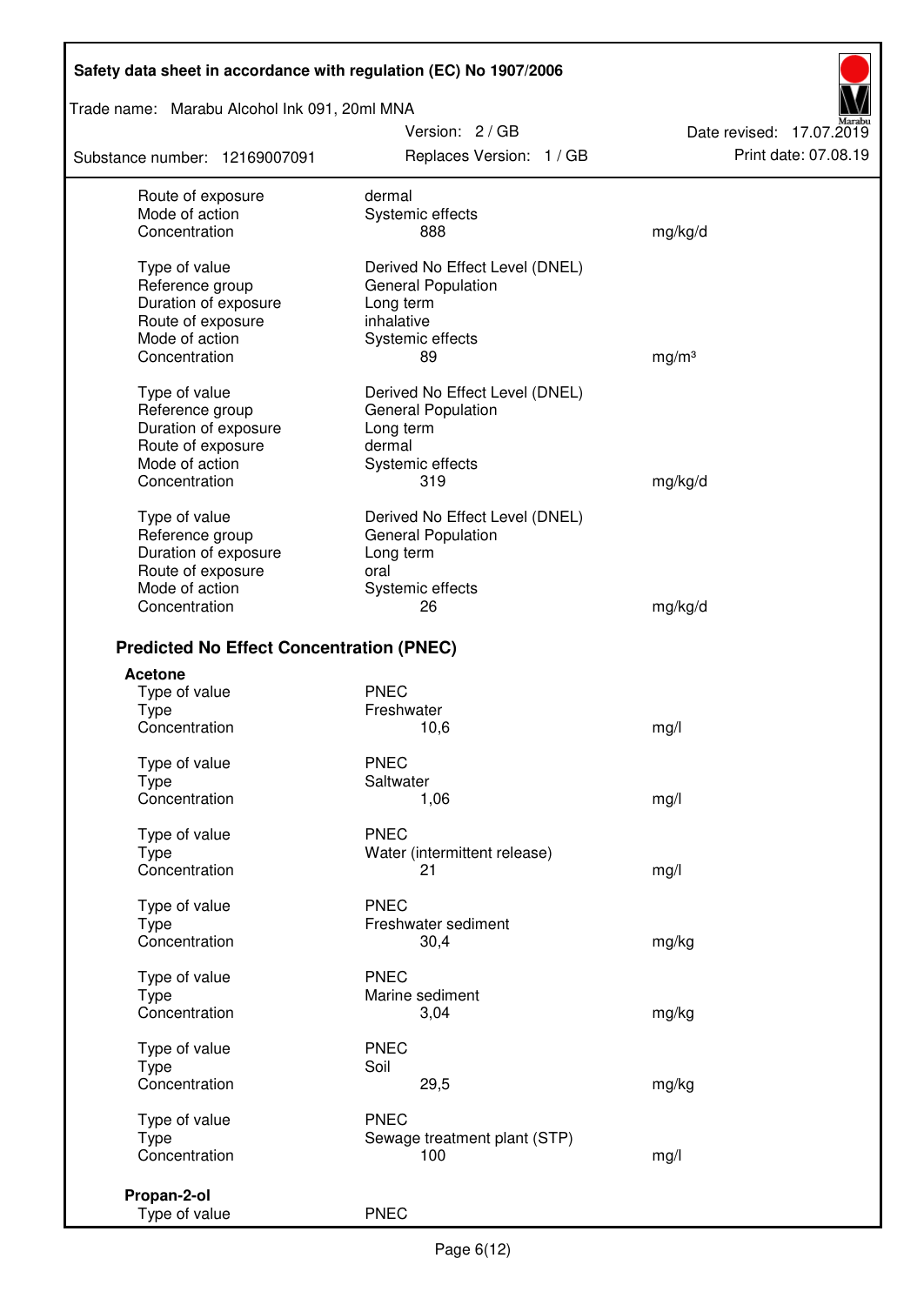#### Trade name: Marabu Alcohol Ink 091, 20ml MNA

| Substance number: 12169007091          | Replaces Version: 1 / GB                            | Print date: 07.08.19 |
|----------------------------------------|-----------------------------------------------------|----------------------|
| Type<br>Concentration                  | Freshwater<br>140,9                                 | mg/l                 |
| Type of value<br>Type<br>Concentration | <b>PNEC</b><br>Saltwater<br>140,9                   | mg/l                 |
| Type of value<br>Type<br>Concentration | <b>PNEC</b><br>Sewage treatment plant (STP)<br>2251 | mg/l                 |
| Type of value<br>Type<br>Concentration | <b>PNEC</b><br>Freshwater sediment<br>552           | mg/kg                |
| Type of value<br>Type<br>Concentration | <b>PNEC</b><br>Marine sediment<br>552               | mg/kg                |
| Type of value<br>Type<br>Concentration | <b>PNEC</b><br>Soil<br>28                           | mg/kg                |

Version: 2 / GB

Date revised: 17.07.2019

## **8.2. Exposure controls**

#### **Exposure controls**

Provide adequate ventilation. Where reasonably practicable this should be achieved by the use of local exhaust ventilation and good general extraction. If these are not sufficient to maintain concentrations of particulates and solvent vapour below the OEL, suitable respiratory protection must be worn.

#### **Respiratory protection**

If workers are exposed to concentrations above the exposure limit they must use appropriate, certified respirators. Full mask, filter A

#### **Hand protection**

There is no one glove material or combination of materials that will give unlimited resistance to any individual or combination of chemicals.

For prolonged or repeated handling nitrile rubber gloves with textile undergloves are required.<br>Material thickness  $\geq 0.5$  mm

- Material thickness  $\begin{array}{ccc} 0.5 \\ -8.5 \end{array}$  Material thickness  $\begin{array}{ccc} 0.5 \\ -8.5 \end{array}$
- Breakthrough time < 30 min

The breakthrough time must be greater than the end use time of the product.

The instructions and information provided by the glove manufacturer on use, storage, maintenance and replacement must be followed.

Gloves should be replaced regularly and if there is any sign of damage to the glove material.

Always ensure that gloves are free from defects and that they are stored and used correctly.

The performance or effectiveness of the glove may be reduced by physical/ chemical damage and poor maintenance.

Barrier creams may help to protect the exposed areas of the skin, they should however not be applied once exposure has occurred.

#### **Eye protection**

Use safety eyewear designed to protect against splash of liquids.

#### **Body protection**

Cotton or cotton/synthetic overalls or coveralls are normally suitable.

## **SECTION 9: Physical and chemical properties**

**9.1. Information on basic physical and chemical properties**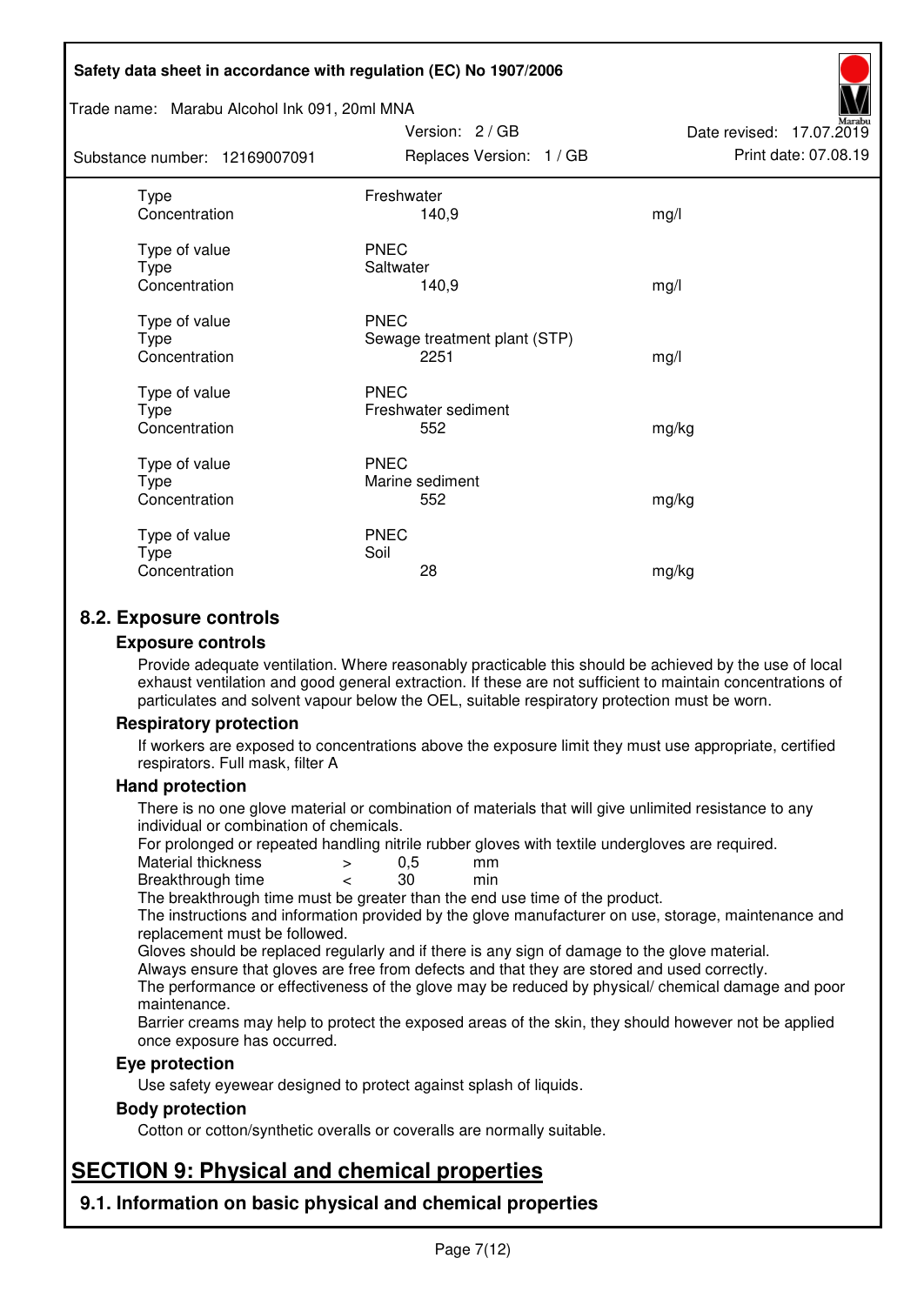| Trade name: Marabu Alcohol Ink 091, 20ml MNA       |            | Version: 2/GB            |              |     |             | Date revised: 17.07.2019 | Print date: 07.08.19 |
|----------------------------------------------------|------------|--------------------------|--------------|-----|-------------|--------------------------|----------------------|
| Substance number: 12169007091                      |            | Replaces Version: 1 / GB |              |     |             |                          |                      |
| Form                                               | liquid     |                          |              |     |             |                          |                      |
| <b>Colour</b>                                      | coloured   |                          |              |     |             |                          |                      |
| <b>Odour</b>                                       |            | solvent-like             |              |     |             |                          |                      |
| <b>Odour threshold</b>                             |            |                          |              |     |             |                          |                      |
| Remarks                                            |            | No data available        |              |     |             |                          |                      |
| pH value                                           |            |                          |              |     |             |                          |                      |
| Remarks                                            |            | Not applicable           |              |     |             |                          |                      |
| <b>Melting point</b>                               |            |                          |              |     |             |                          |                      |
| Remarks                                            |            | not determined           |              |     |             |                          |                      |
| <b>Freezing point</b>                              |            |                          |              |     |             |                          |                      |
| Remarks                                            |            | not determined           |              |     |             |                          |                      |
| Initial boiling point and boiling range            |            |                          |              |     |             |                          |                      |
| Value                                              | appr.      | 82                       |              |     | $^{\circ}C$ |                          |                      |
| <b>Flash point</b>                                 |            |                          |              |     |             |                          |                      |
| Value                                              |            | 20                       |              |     | $^{\circ}C$ |                          |                      |
| Evaporation rate (ether $= 1$ ) :                  |            |                          |              |     |             |                          |                      |
| Remarks                                            |            | not determined           |              |     |             |                          |                      |
| <b>Flammability (solid, gas)</b><br>Not applicable |            |                          |              |     |             |                          |                      |
| Upper/lower flammability or explosive limits       |            |                          |              |     |             |                          |                      |
| Lower explosion limit                              | appr.      | $\overline{c}$           |              |     | $%$ (V)     |                          |                      |
| Upper explosion limit                              | appr.      | 13                       |              |     | $%$ (V)     |                          |                      |
| Source                                             |            | Literature value         |              |     |             |                          |                      |
| Vapour pressure                                    |            |                          |              |     |             |                          |                      |
| Value                                              | appr.      | 45                       |              |     | hPa         |                          |                      |
| <b>Vapour density</b>                              |            |                          |              |     |             |                          |                      |
| Remarks                                            |            | not determined           |              |     |             |                          |                      |
| <b>Density</b>                                     |            |                          |              |     |             |                          |                      |
| Remarks                                            |            | not determined           |              |     |             |                          |                      |
| Solubility in water                                |            |                          |              |     |             |                          |                      |
| Remarks                                            |            | partially miscible       |              |     |             |                          |                      |
| Partition coefficient: n-octanol/water             |            |                          |              |     |             |                          |                      |
| Remarks                                            |            | Not applicable           |              |     |             |                          |                      |
| Ignition temperature                               |            |                          |              |     |             |                          |                      |
| Value<br>Source                                    | appr.      | 425<br>Literature value  |              |     | $^{\circ}C$ |                          |                      |
| <b>Viscosity</b>                                   |            |                          |              |     |             |                          |                      |
| Value                                              |            | 150                      | to           | 250 | mPa.s       |                          |                      |
| <b>Efflux time</b>                                 |            |                          |              |     |             |                          |                      |
| Value                                              | $\,<\,$    | 12                       |              |     | s           |                          |                      |
| Temperature                                        |            | 20                       | $^{\circ}$ C |     |             |                          |                      |
| Method                                             |            | DIN 53211 4 mm           |              |     |             |                          |                      |
| <b>Explosive properties</b>                        |            |                          |              |     |             |                          |                      |
| evaluation                                         | no         |                          |              |     |             |                          |                      |
| <b>Oxidising properties</b><br>evaluation          | None known |                          |              |     |             |                          |                      |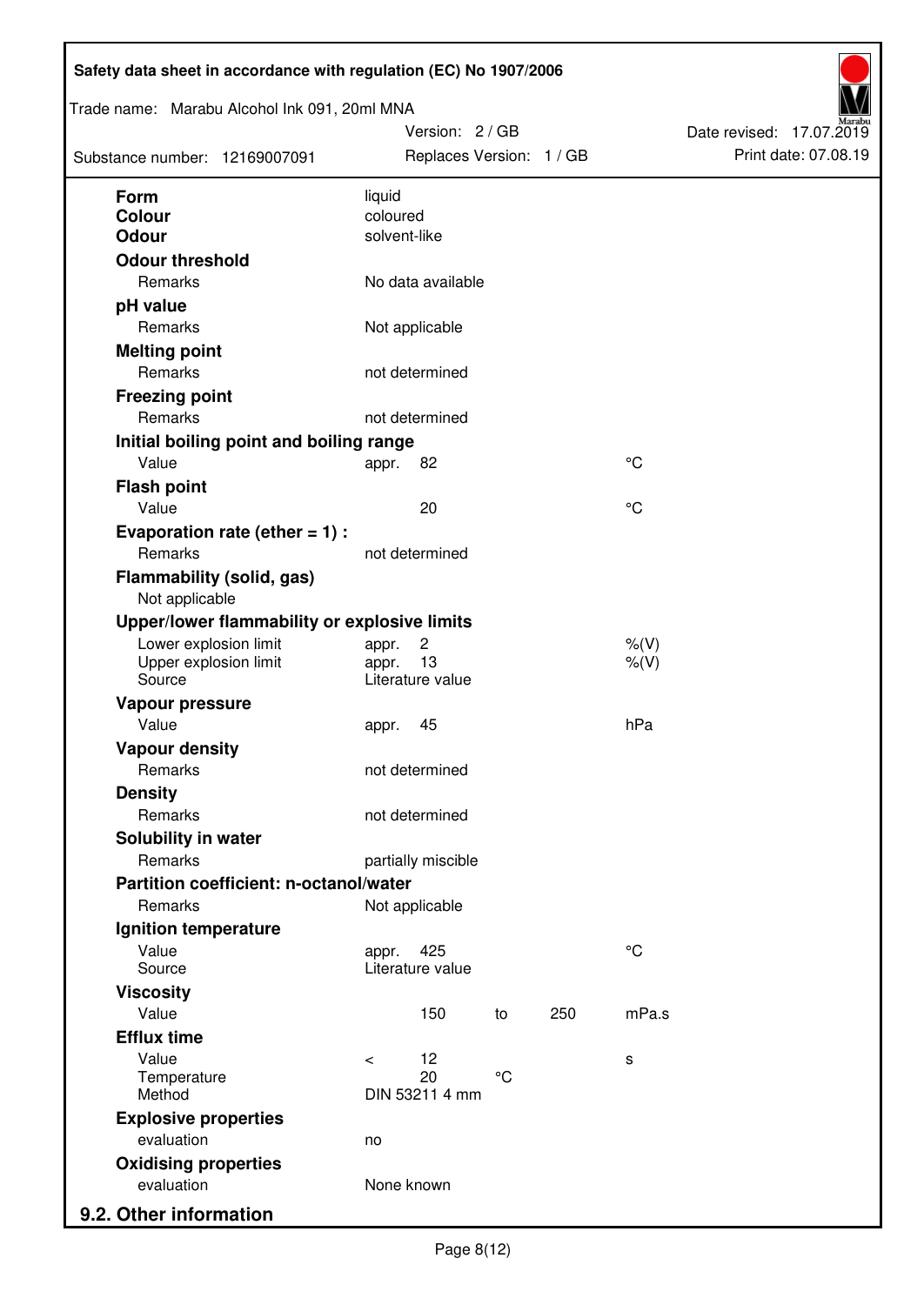| Safety data sheet in accordance with regulation (EC) No 1907/2006 |  |
|-------------------------------------------------------------------|--|
|                                                                   |  |

Trade name: Marabu Alcohol Ink 091, 20ml MNA

Version: 2 / GB

Substance number: 12169007091

## **Other information**

The physical specifications are approximate values and refer to the used safety relevant component(s).

# **SECTION 10: Stability and reactivity**

## **10.1. Reactivity**

No hazardous reactions when stored and handled according to prescribed instructions.

## **10.2. Chemical stability**

Stable under recommended storage and handling conditions (see section 7).

## **10.3. Possibility of hazardous reactions**

Keep away from oxidising agents, strongly alkaline and strongly acid materials in order to avoid exothermic reactions.

#### **10.4. Conditions to avoid**

When exposed to high temperatures may produce hazardous decomposition products.

## **10.5. Incompatible materials**

No hazardous reactions when stored and handled according to prescribed instructions.

## **10.6. Hazardous decomposition products**

See chapter 5.2 (Firefighting measures - Special hazards arising from the substance or mixture).

## **SECTION 11: Toxicological information**

## **11.1. Information on toxicological effects**

| <b>Acute oral toxicity</b>                |                                                                   |       |
|-------------------------------------------|-------------------------------------------------------------------|-------|
| Remarks                                   | Based on available data, the classification criteria are not met. |       |
| <b>Acute oral toxicity (Components)</b>   |                                                                   |       |
| <b>Acetone</b>                            |                                                                   |       |
| <b>Species</b>                            | rat                                                               |       |
| LD50                                      | 5800                                                              | mg/kg |
| <b>Acute dermal toxicity (Components)</b> |                                                                   |       |
| Acetone                                   |                                                                   |       |
| Species                                   | rabbit                                                            |       |
| LD50                                      | 20000                                                             | mg/kg |
| <b>Acute inhalational toxicity</b>        |                                                                   |       |
| Remarks                                   | Based on available data, the classification criteria are not met. |       |
| <b>Skin corrosion/irritation</b>          |                                                                   |       |
| Remarks                                   | Based on available data, the classification criteria are not met. |       |
| Serious eye damage/irritation             |                                                                   |       |
| evaluation                                | irritant                                                          |       |
| <b>Remarks</b>                            | The classification criteria are met.                              |       |
| <b>Sensitization</b>                      |                                                                   |       |
| <b>Remarks</b>                            | Based on available data, the classification criteria are not met. |       |
| <b>Mutagenicity</b>                       |                                                                   |       |
| Remarks                                   | Based on available data, the classification criteria are not met. |       |
| <b>Reproductive toxicity</b>              |                                                                   |       |
| Remarks                                   | Based on available data, the classification criteria are not met. |       |
| Carcinogenicity                           |                                                                   |       |
| Remarks                                   | Based on available data, the classification criteria are not met. |       |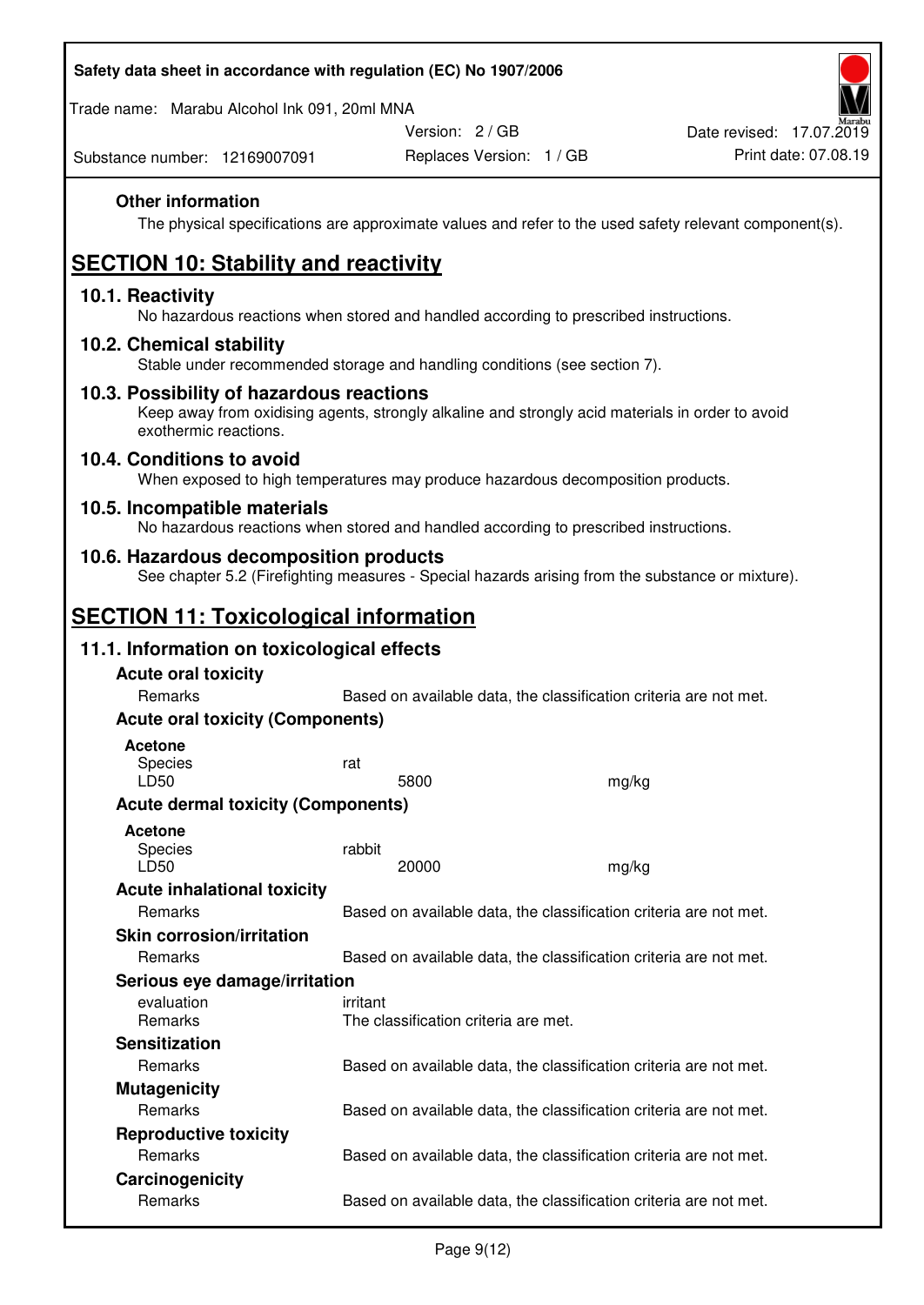Trade name: Marabu Alcohol Ink 091, 20ml MNA

Version: 2 / GB

Substance number: 12169007091

Replaces Version: 1 / GB Print date: 07.08.19 Date revised: 17.07.2019

## **Specific Target Organ Toxicity (STOT)**

| Single exposure<br><b>Remarks</b><br>evaluation | The classification criteria are met.<br>May cause drowsiness or dizziness. |
|-------------------------------------------------|----------------------------------------------------------------------------|
| <b>Repeated exposure</b><br>Remarks             | Based on available data, the classification criteria are not met.          |

#### **Aspiration hazard**

Based on available data, the classification criteria are not met.

#### **Experience in practice**

Exposure to component solvents vapours concentration in excess of the stated occupational exposure limit may result in adverse health effects such as mucous membrane and respiratory system irritation and adverse effects on kidney, liver and central nervous system. Symptoms and signs include headache, dizziness, fatigue, muscular weakness, drowsiness and in extreme cases, loss of consciousness. Solvents may cause some of the above effects by absorption through the skin. Repeated or prolonged contact with the mixture may cause removal of natural fat from the skin resulting in non-allergic contact dermatitis and absorption through the skin. The liquid splashed in the eyes may cause irritation and reversible damage. Ingestion may cause nausea, diarrhoea and vomiting. This takes into account, where known, delayed and immediate effects and also chronic effects of components from short-term and long-term exposure by oral, inhalation and dermal routes of exposure and eye contact.

#### **Other information**

There are no data available on the mixture itself. The mixture has been assessed following the additivity method of the GHS/CLP Regulation (EC) No 1272/2008.

## **SECTION 12: Ecological information**

## **12.1. Toxicity**

#### **General information**

There are no data available on the mixture itself.Do not allow to enter drains or water courses.The mixture has been assessed following the summation method of the CLP Regulation (EC) No 1272/2008 and is not classified as dangerous for the environment.

## **12.2. Persistence and degradability**

#### **General information**

No data available

#### **12.3. Bioaccumulative potential**

#### **General information**

There are no data available on the mixture itself.

#### **Partition coefficient: n-octanol/water**

Remarks Not applicable

## **12.4. Mobility in soil**

#### **General information**

There are no data available on the mixture itself.

## **12.5. Results of PBT and vPvB assessment**

#### **General information**

There are no data available on the mixture itself.

#### **12.6. Other adverse effects**

## **General information**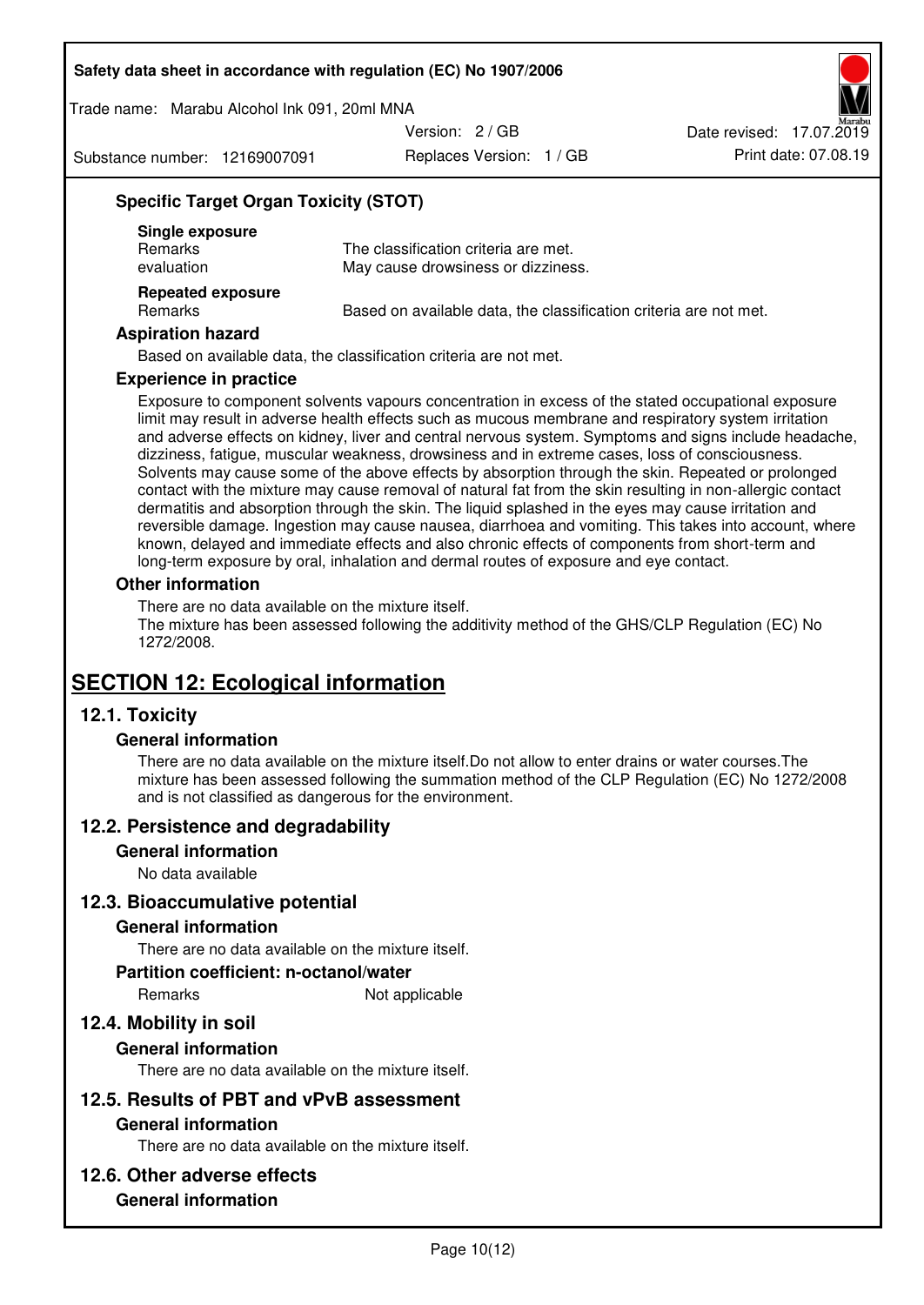Trade name: Marabu Alcohol Ink 091, 20ml MNA

Version: 2 / GB

Substance number: 12169007091

Replaces Version: 1 / GB Print date: 07.08.19 Date revised: 17.07.2019

There are no data available on the mixture itself.

# **SECTION 13: Disposal considerations**

## **13.1. Waste treatment methods**

## **Disposal recommendations for the product**

Do not allow to enter drains or water courses.

Wastes and emptied containers should be classified in accordance with relevant national regulation. The European Waste Catalogue classification of this product, when disposed of as waste is EWC waste code  $08\,03\,12^*$  waste ink containing dangerous substances If this product is mixed with other wastes, the original waste product code may no longer apply and the appropriate code should be assigned.

For further information contact your local waste authority.

## **Disposal recommendations for packaging**

Using information provided in this safety data sheet, advice should be obtained from the relevant waste authority on the classification of empty containers. Empty containers must be scrapped or reconditioned.

Not emptied containers are hazardous waste (waste code number 150110).

## **SECTION 14: Transport information**

## **Land transport ADR/RID**

| 14.1. UN number                                                                                                                                                                                                                              |              |
|----------------------------------------------------------------------------------------------------------------------------------------------------------------------------------------------------------------------------------------------|--------------|
| UN 1263<br>14.2. UN proper shipping name                                                                                                                                                                                                     |              |
| <b>PAINT</b>                                                                                                                                                                                                                                 |              |
| 14.3. Transport hazard class(es)                                                                                                                                                                                                             |              |
| Class                                                                                                                                                                                                                                        | 3<br>3       |
| Label                                                                                                                                                                                                                                        |              |
| 14.4. Packing group                                                                                                                                                                                                                          |              |
| Packing group                                                                                                                                                                                                                                | $\mathbf{I}$ |
| Special provision                                                                                                                                                                                                                            | 640D         |
| <b>Limited Quantity</b>                                                                                                                                                                                                                      | 51           |
| Transport category                                                                                                                                                                                                                           | 3            |
| 14.5. Environmental hazards                                                                                                                                                                                                                  |              |
|                                                                                                                                                                                                                                              |              |
| Tunnel restriction code                                                                                                                                                                                                                      | D/E          |
| <b>Marine transport IMDG/GGVSee</b><br>14.1. UN number<br>UN 1263<br>14.2. UN proper shipping name<br><b>PAINT</b><br>14.3. Transport hazard class(es)<br>Class<br>14.4. Packing group<br>Packing group<br>14.5. Environmental hazards<br>no | 3<br>Ш       |
| Air transport ICAO/IATA                                                                                                                                                                                                                      |              |
| 14.1. UN number                                                                                                                                                                                                                              |              |
| <b>UN 1263</b>                                                                                                                                                                                                                               |              |
| 14.2. UN proper shipping name<br><b>PAINT</b>                                                                                                                                                                                                |              |
| 14.3. Transport hazard class(es)                                                                                                                                                                                                             |              |
| Class                                                                                                                                                                                                                                        | 3            |